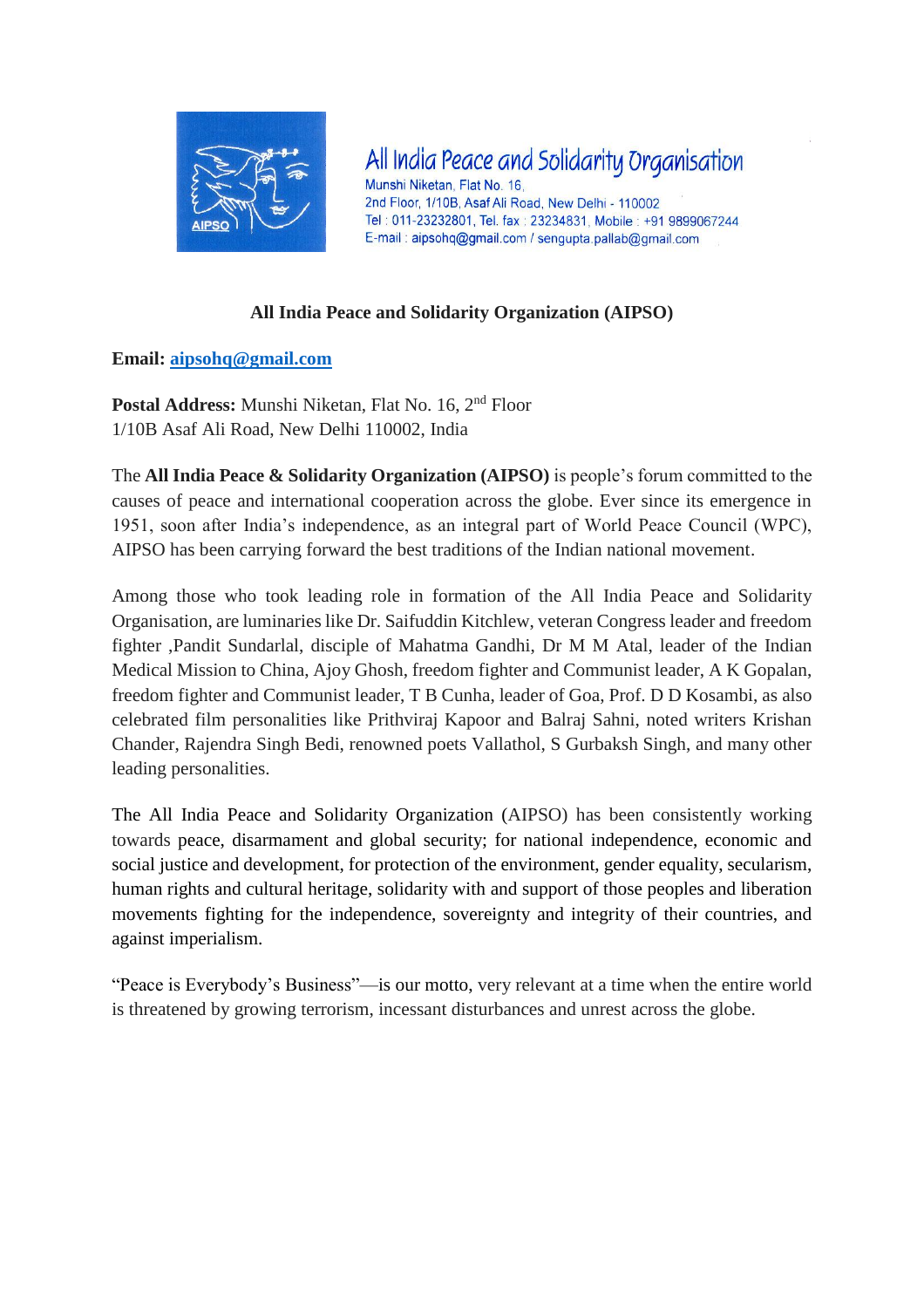

All India Peace and Solidarity Organisation Munshi Niketan, Flat No. 16. 2nd Floor, 1/10B, Asaf Ali Road, New Delhi - 110002 Tel: 011-23232801, Tel. fax: 23234831, Mobile: +91 9899067244 E-mail: aipsohq@gmail.com / sengupta.pallab@gmail.com

### **Vietnam's Achievements in Ensuring Human Rights and Freedom to its People: An Appraisal**

The All India Peace and Solidarity Organization (AIPSO) has maintained close relations and exchange with various Vietnamese civil society social and cultural organizations, as well as non-governmental organizations involved in peace and development issues in Vietnam. We have been closely following the recent initiatives taken by Vietnam in the implementation and protection and promotion of human rights, and are in a position to appreciate Vietnam's recent efforts and achievements in improving its citizens' universal rights, specially in the period following the 2nd cycle of the UPR.

### **1.Vietnam's Achievements in Ensuring Rights and Freedom to its People: A Background**

We are convinced that Vietnam is a peace-loving nation and ever since it was triumphant in throwing off the aggression it faced from strong world powers, it has consistently worked towards ensuring the principal rights and freedom of its people. As a result, the UNDP's Human Development Index, which looks into a country's health, education, equality, income, security and environment issues, ranked Vietnam 115th out of 188 countries and territories last year, an achievement that we, who live in South Asia, would certainly want to replicate in our own countries. This has been possible because of the deep commitment of the Vietnamese state to improve people's access to social services, especially vulnerable groups, and make them enjoy their rights to the best possible extent. Vietnam has achieved the UN Millennium Development Goals (MDGs) of eradicating extreme poverty and hunger; achieving universal primary education; promoting gender equality and positively empowering women; reducing child mortality; improving maternal health; combating HIV/AIDS, malaria, and other diseases. Former UN Secretary-General (2007-2016) Ban Ki-moon said that Vietnam is one of the leading countries of the world in implementing the MDGs.

In as much as the legal framework on human rights is concerned Vietnam has been perfecting it over the years and is a signatory to many international conventions related to human rights and international humanitarian laws. The country has by now joined seven out of nine major international conventions on human rights, including the International Covenant on Civil and Political Rights (in 1982), the International Covenant on Economic, Social and Cultural Rights (in 1982), the Convention on the Right of the Child (signed in 1990 and ratified the same year), the Convention on the Rights of Persons with Disabilities (signed in 2007 and ratified in 2015), and the Convention against Torture and Other Cruel, Inhuman or Degrading Treatment or Punishment (signed in 2013 and ratified in 2015). We believe that as a member of the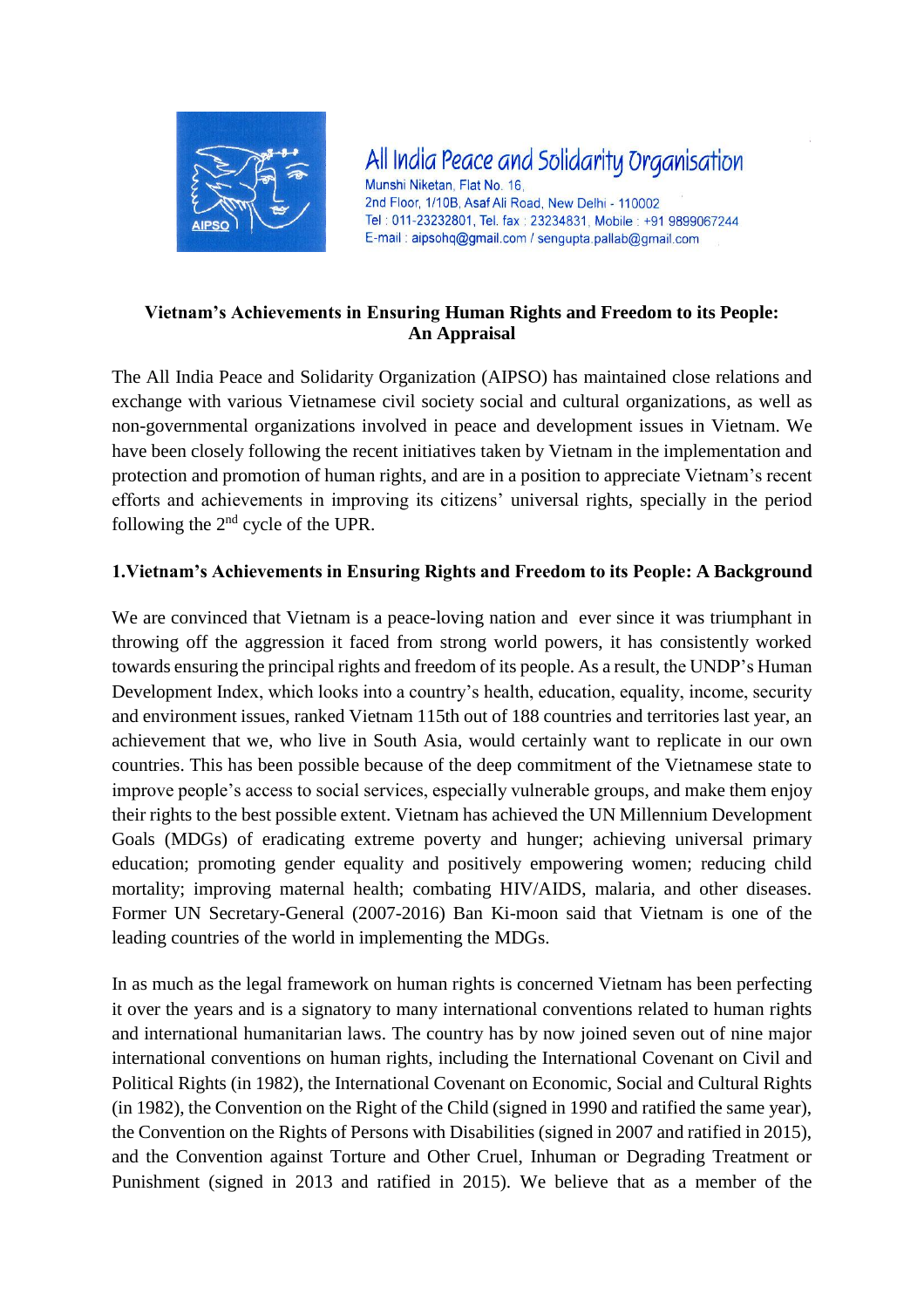abovementioned international conventions on human rights, Vietnam fully exercises all obligations mandated in these conventions, and complies in all seriousness with international commitments on human rights. The fact that UN special rapporteurs have been invited to Vietnam since quite a few years now, shows the openness and cooperation of the country with UN human rights mechanisms.

Keeping this background in mind, the All India Peace and Solidarity Organization, has particularly noted that **after the 2nd cycle of the UPR**, the Vietnamese government has introduced several measures for the improvement and further enhancement of human rights in Vietnam.

# **2. The 2013 Constitution, Other Judicial Reforms and Their Impact in furthering Human Rights In Vietnam**

The National Assembly on 28/11/2013 adopted a Constitution which came into force from 01/01/2014.This Constitution includes several articles which have further expanded the promotion and protection of human rights, in accordance with international standard of human rights by including specific provisions.

# **2.1 Freedom of Expression**

Article 25 of the 2013 Constitution prescribes that the citizen shall enjoy the right to freedom of opinion and speech, freedom of the press, of access to information, to assemble, form associations and hold demonstrations. The Law of Press was further modified and amended in 2016 in order to further strengthen the freedom of press. Press has become a major instrument in the protection of peoples rights in general, as criticisms from the media and feedback from the people have greatly contributed to the fight against corruption in Vietnam.

As of December 2017, there were 849 news agencies with 1,111 printed newspapers; 196 press offices and e-magazines; 67 radio and television stations with 182 channels; access to75 international television channels, including such big names as CNN, BBC, Bloomberg, Australia Network and those from France, Germany, Italia, Korea and China. There is one major national news agency, 196 e-newspapers and thousands of e-portals on the internet. Vietnam has 18.,000 registered journalists. All the big news agencies and renowned newspapers are accessible to Vietnamese readers via the internet, including Reuters, BBC, VoA, AP, AFP, CNN, Kyodo, Economist and Financial Times…Newspapers have become a forum for many social organizations and people and an important instrument to protect the rights of people and freedoms of citizens, given their role in contributing to and monitoring the implementation of State laws and policies, especially those related to human rights.

All this has contributed to a culture of free discussion and debate.

# **2.2 Socio-economic Equality**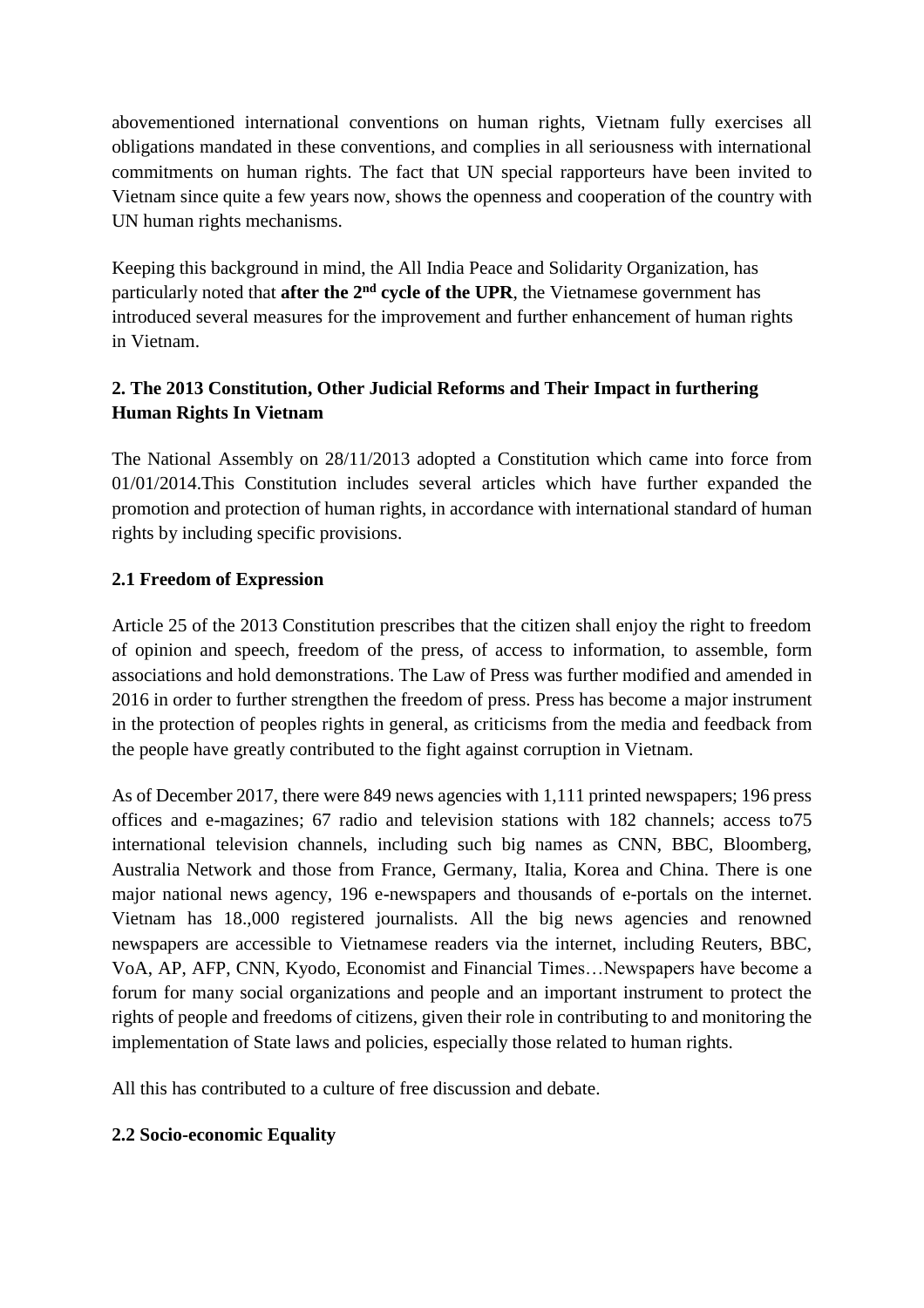The 2013 Constitution, through its Article 16 ensures the right to equality, and no discrimination before the Laws, while the Article 26 is specifically for ensuring right on gender equality. Women play more and more important roles in the political system, economy, culture and society in Vietnam. In the National Assembly of the 2016-2021period, the participation of women stands at 26.72 percent, up 2.62 percent compared to the last tenure. At the provincial level, the percentage of women participation in People's Council stands at 26.54 percent (an increase of 1.37 percent); and at district level it stands at 27.85 percent (increased 4.88 percent); at ward level, it is 26.59 percent (up 4.88 percent). Besides, there are other policies that have been adopted regarding rights for vulnerable groups, gender equality, rights for women, rights for people with disabilities, rights for elderly people, rights for working people. These policies are implemented through many of national programs and campaigns from the grassroots level to governmental level.

The Articles 14 and 15 bind the State to respect, protect and guarantee human rights in political, civil, economic, cultural and social fields. Vietnam's economic growth rate is of 6.81% of GDP as of 2017. Poverty was reduced from 7 percent in 2015 to an estimated rate of 5.2 percent in 2016. Vietnam has announced the National Action Plan with 17 Vietnamese Sustainable Development Goals (VSDGs) and 115 specific goals in accordance with the national conditions and priorities. The Vietnamese Government has initiated many other programs regarding poverty reduction, food security, sustainable agricultural promotion, public health (National Goal on new rural development, National Goal on sustainable poverty reduction; adoption for Housing Law 2014; National Strategy for the Protection, Care and Promotion of the People's Health 2011-2020, vision to 2030 (2013), etc.). A whopping 20% of total public expenditure is earmarked for education, resulting in near 100% literacy and a strong system of higher education with 235 universities, and several hundreds of colleges and vocational institutions.

The implementation of such policies has improved the quality of life of average Vietnamese people, and ensured that social justice, including gender justice, is a right and not a privilege.

### **2.3 Religious Equality**

In India, we value our rich diversity of faiths. Like India, Vietnam is a country with diverse religions of the world including Buddhism, Catholicism, Protestantism, Islam and other religions of local origins, all enjoying a legal status . Since the last UPR, and thanks to the 2013 Constitution, the Vietnamese State enacted a Law of Beliefs and Religions which came into force from January 1, 2018, as well as 2 new decrees, clearly establishing the right to freedom of religions and belief.

Vietnam has 41 religious organizations, and thousands of religious groups that conduct their activities in private and public spaces. In addition, there are more than 50 dedicated institutions for the study of various religions. This allows for several religious publications as well as events to conduct religious activities in legal framework.